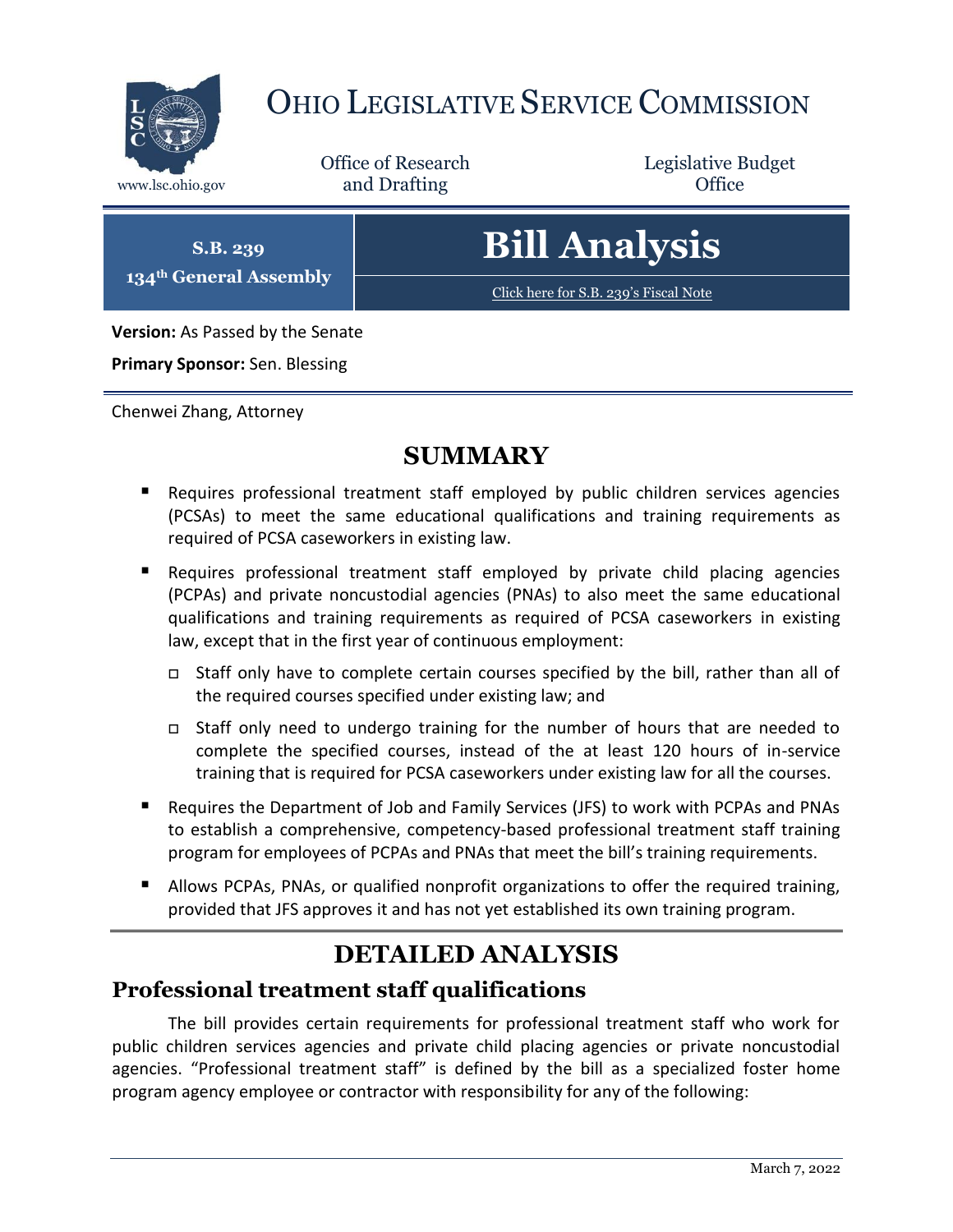- **Providing rehabilitative services to a child placed in a specialized foster home program** or to the child's family;
- Conducting home studies as an assessor for specialized foster homes;
- **Providing clinical direction to specialized foster caregivers;**
- Supervision of treatment team leaders.<sup>1</sup>

The bill maintains the same definition for "specialized foster home" as under existing law regarding the placement of children. Under that definition, a specialized foster home is a medically fragile foster home or a treatment foster home. Under current law, a "medically fragile foster home" provides specialized medical services designed to meet the needs of children with intensive health care needs and a "treatment foster home" incorporates special rehabilitative services to treat the specific needs of the children received in the home and that receives and cares for children who are emotionally or behaviorally disturbed, chemically dependent, have developmental disabilities, or otherwise have exceptional needs.<sup>2</sup>

#### **Qualifications for staff of public children services agencies**

The bill requires professional treatment staff employed by a public children services agency (PCSA) who are not subject to professional licensing requirements for counselors, social workers, and marriage and family therapists to meet the same qualifications and in-service training requirements as PCSA caseworkers under existing law, which is unchanged by the bill. $3$ 

#### **Qualifications for staff of private agencies**

#### **Training requirements**

The bill's requirements for professional treatment staff employed by a private child placing agency (PCPA) or private noncustodial agency (PNA) who are not subject to the professional licensing requirements for counselors, social workers, and marriage and family therapists are almost identical to that of professional treatment staff employed by a PCSA – they must also meet the same qualifications and in-service training requirements as PCSA caseworkers under existing law, except that PCPA and PNA staff have fewer requirements during the first year of continuous employment. First, staff do not have to complete all of the courses that are required for the first year. Rather, they only have to complete the following courses:

- Recognizing, accepting reports of, and preventing child abuse, neglect, and dependency;
- **Assessing child safety;**
- **Assessing risks;**

 $\overline{a}$ 

 $1$  R.C. 5103.57(A).

<sup>&</sup>lt;sup>2</sup> R.C. 5103.57(B); R.C. 5103.02(F), (K), and (L), not in the bill.

<sup>3</sup> R.C. 5103.58(A); R.C. Chapter 4757 and R.C. 5153.112 and 5153.122, not in the bill.